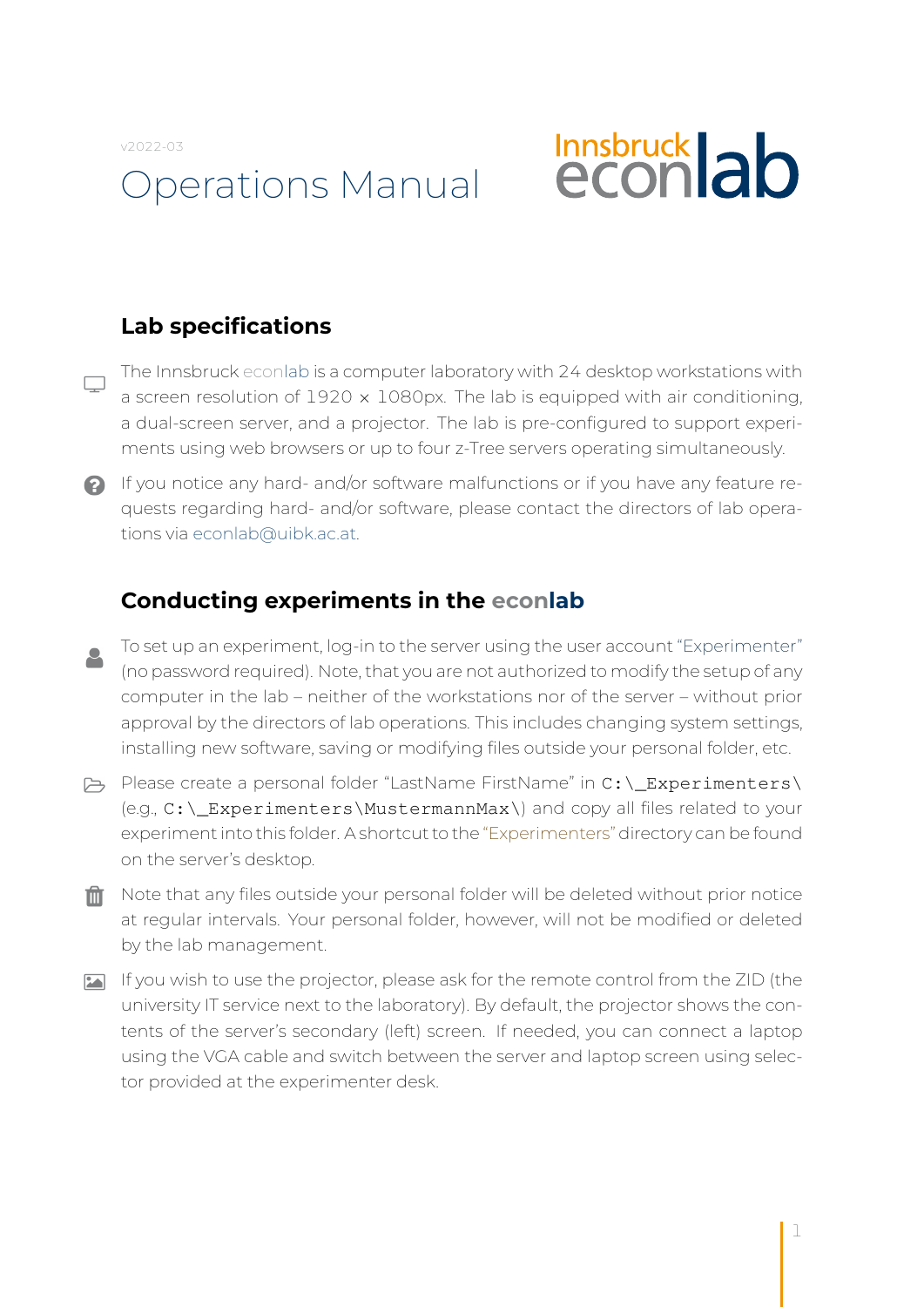#### **Using Veyon (lab management software)**

Æ.

The Innsbruck econlab is equipped with the lab-management software Veyon. It allows for controlling all client PCs via the server, without having to physically interact with the client PCs. Specifically, Veyon allows you to remotely boot (and automatically log-in) all clients, start-up applications, switch off all clients, etc.

To start Veyon, double-click the "Veyon Master" icon on the server's desktop. You will then see the main window of Veyon which displays icons for all 24 clients in the laboratory. If no client icons are displayed at start-up, please make sure that the check boxes for the room "EconLab" (and all client computers) in the "Computer rooms" pane on the left are ticked.

- Power on the client workstations by clicking the "Power on" button in the menu bar. Once the PCs have been booted, they are automatically logged-in to the user account "EconLab Client" (without password) and connected to the server.
- To trace what a particular participant is doing, simply double-click the respective client's icon in Veyon's main window. Alternatively, select the particular client and click the "Remote view" button in the menu bar. A new window will open, where you can observe the subject's screen in real time. If you click the *"Remote control"* button in the symbol bar, you can handle the respective client PC remotely.
- In addition to remote view and remote control capabilities, Veyon offers several neat features: (i) Fullscreen demo / Window demo: the server's screen will be mirrored on client PCs for demonstration purposes; (ii) Lock: client PCs can be locked (i.e., input devices are locked and screens are blackened); (iii) Text message: text messages can be distributed to client PCs (displayed in pop-up windows); (iv) Run program: cmd commands can be called remotely via "Custom Program"; (v) Open website: any webpage can be opened via the standard browser (Chrome); (iv) Screenshot: the tool allows to save screenshots of client PCs as  $\star$ . jpg-files on the servers hard drive (please note that this feature is particularly handy if you notice any bugs; the shortcut "Veyon Screenshots" on the server's desktop directly points you to the folder containing the image files).
- **Note:** Veyon's user interface is largely self-explanatory. Hovering over the buttons in the menu bar will show tooltips providing clear-cut information. Note however, that some of the functions – in particular, power on/down, reboot, logout, text message, run program, and open website – in the menu bar refer to *all* clients, regardless whether or not they are selected in the main window. If a particular function should only be run on certain workstations, select the respective clients and call the function via the right-click context menu instead.
- At the end of the session, shut down all clients by clicking the "Power down" button in the menu bar. Close all windows on the server and shut it down manually.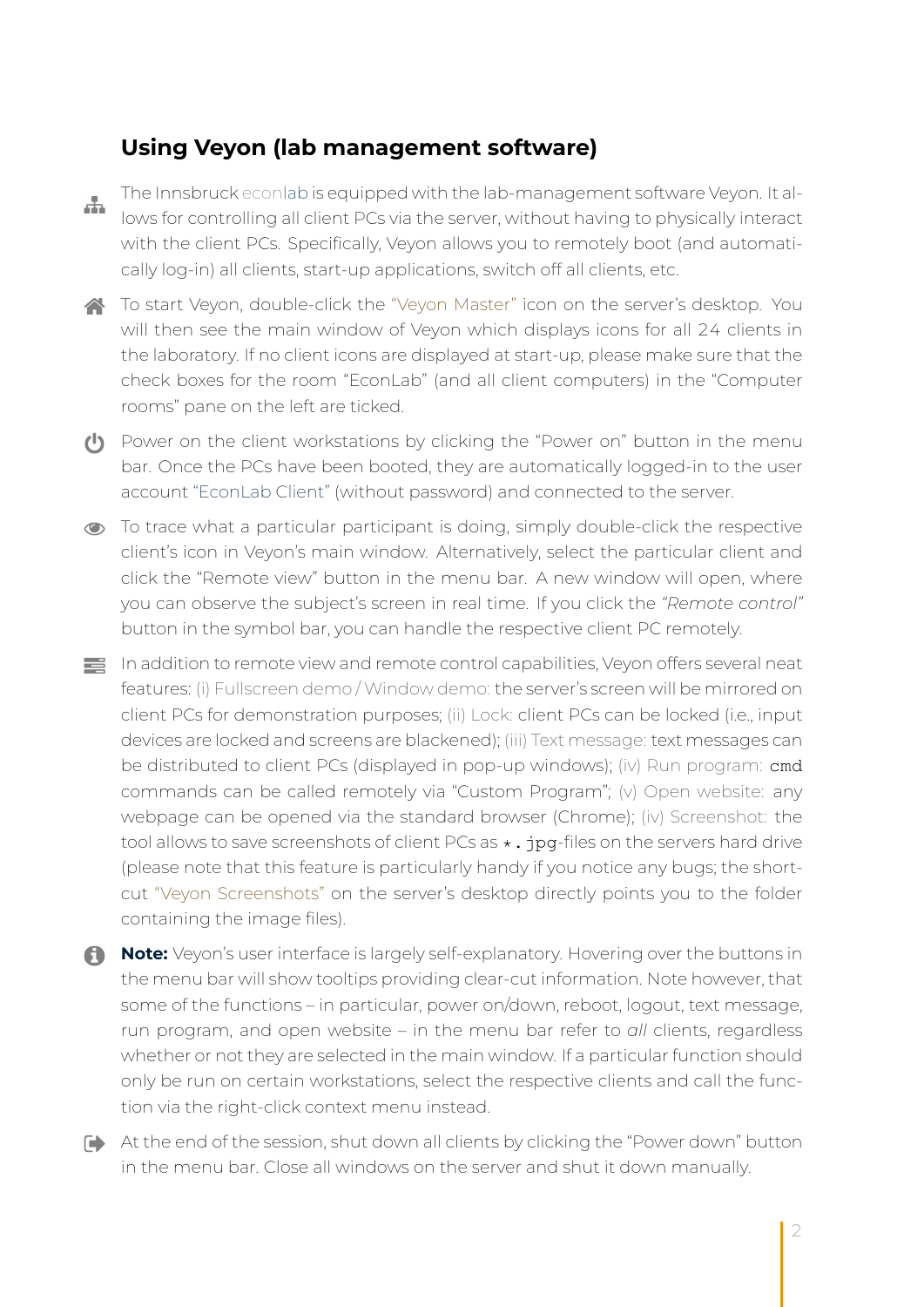### **Using z-Tree**

A.

The currently supported z-Tree versions are 3.6.7, 4.1.6., and 4.1.11. The different z-Tree releases are organized in folders on the server's desktop, labeled with the corresponding version number.

- $\mathbb{P}$  To set up an experiment using z-Tree, we suggest copying all experiment-related files to your personal folder at  $C:\L_{\mathbf{Experimenters}}\$  on the server. Copy all files which need to be accessible by z-Leaf (e.g., bitmaps) to the local z-Tree folders on the client PCs under  $C:\Z$ -Tree $\Re\leq \frac{\pi}{\pi}$ .#. To make copying to these local folders easier, the directory  $C:\underline{\ }$ Clients contains shortcuts to the local z-Tree folder of each client. This allows you to copy the files from the server directly onto the client PCs without having to physically access them. Note that client PCs also have access to the content on the network drive  $\mathbb{Z}$ : \ Shared\.
- Start z-Tree on the server by double-clicking the "z-Tree\_#.#.#\_%" shortcut on the server's desktop, where "#.#.#" denotes the z-Tree release (e.g. 4.1.11) and "%" indicates the channel number. Note that all z-Tree output files are saved into subfolders corresponding to z-Tree's channel in the directory  $C:\ X \text{ = Tree}\Data\$ . Thus, for multi-server experiments start up to four servers using "z-Tree\_#.#.#\_1" through "z-Tree\_#.#.#\_4" on the desktop; the corresponding output files are then stored in the folders "Channel1" through "Channel4".
- Start z-Leaf (in the correct channel) for your experiment on each client PC; by default this is  $z$ -Leaf  $\#$ .  $\#$ .  $\#$  1, where the  $\#$ .  $\#$ ,  $\#$  stands for the z-Tree version. Make sure you have started the corresponding z-Tree instance on the server PC beforehand. You can start z-Leaves manually on the client PCs or use Veyon by clicking "z-Leaf\_#.#.#\_%" via "Run program" in Veyon's menu bar or the right-click context menu. Make sure to start the correct z-Leafs on the particular client PCs, e.g., if you want client AR1-NB17 to connect to z-Tree via channel 3, start z-Leaf\_#.#.#\_3, etc. The custom program "\_ResetAll", available via "Run Program" in Veyon, forces all z-Leaf instances to shut down (in case you need to restart them).
- All output files generated by z-Tree (.xls, .adr, .sjb, etc.) will be stored in the folder C:\z-Tree\Data\Channel%, where "%" denotes the particular channel number, which are linked via the shortcut "z-Tree Data" on the server's desktop.
- $\hat{m}$  Move the contents of the folder(s) "Channel1" (through "Channel4") to your personal folder in C: \Experimenters \ on the server. Please make sure that the results folder in  $C:\zeta$  ree $\Delta\$  are empty when leaving the lab — the next experimenter will be grateful. The batch file "z-Tree Reset" on the server's desktop deletes all files in  $C:\Z$ Tree\Data\; thus, use it carefully.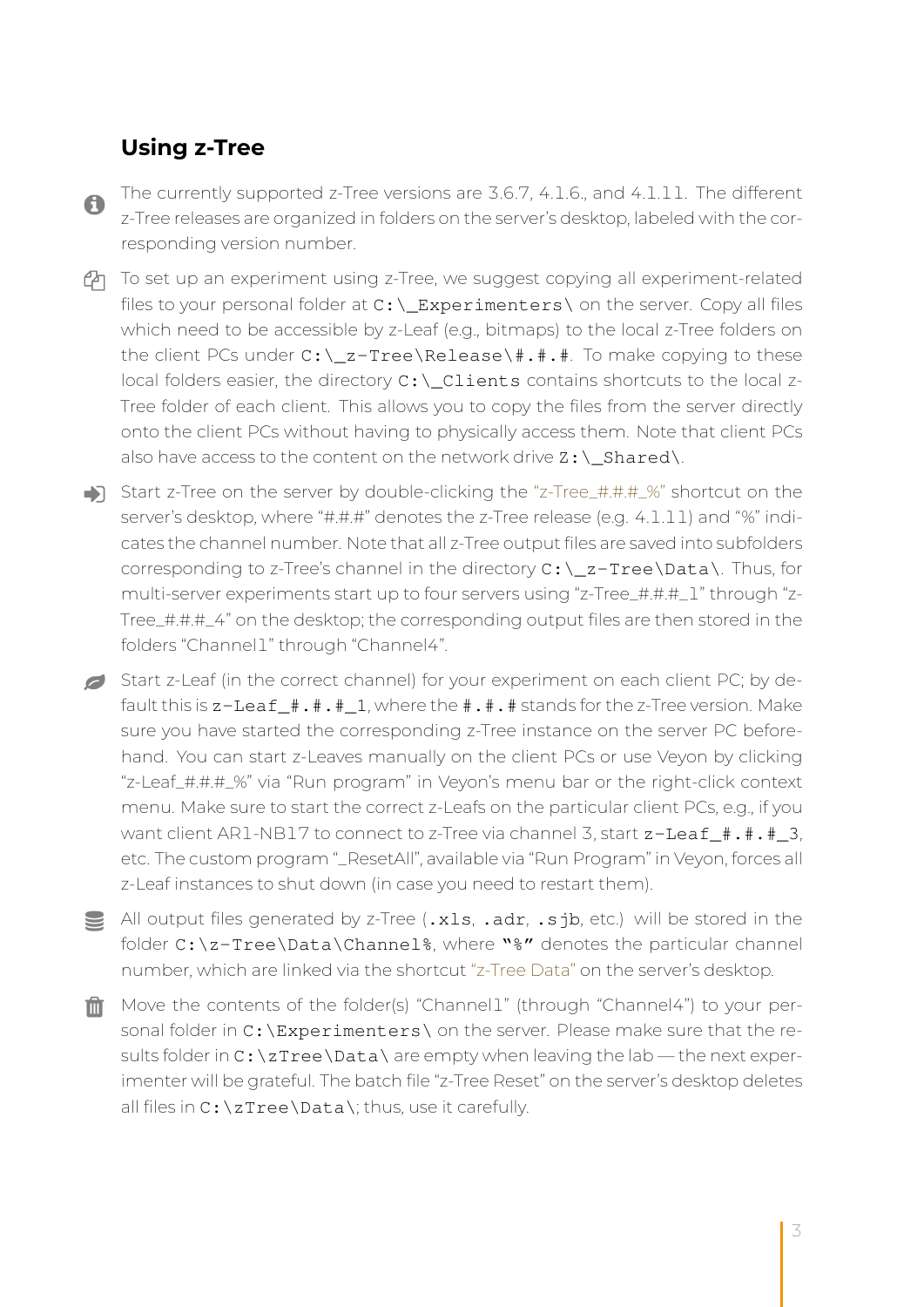## **Using oTree**

 $\bullet$ 

Before conducting your first experimental session using oTree, we recommend going through oTree's documentation on [server setup \(windows server\)](https://otree.readthedocs.io/en/latest/server/server-windows.html) in detail. Note that the server in the econlab is already configured just as described in the documentation (incl. Redis and a PostgreSQL database).

To run oTree via the local server environment and to effectively store your data, your oTree project needs to be linked to the PostgreSQL database installed on the server. Once the PostgreSQL database location is defined in settings.py, oTree will automatically use it instead of the default SQLite database. To do so, simply set  $\boxed{\text{DATABASE URL} = 'postgres://postgres@localhost/django db'}$  in your project's settings.py file. In addition, you will typically want to set the variable  $\overline{ADMIN}$  PASSWORD to some arbitrary string,  $\overline{DEBUG}$  = False, and AUTH\_LEVEL = STUDY .

- $\mapsto$  On the server's desktop, you will find shortcuts to all relevant software applications (PyCharm, PowerShell, PoEdit, and pgAdmin) and directories for conducting local server experiments in the laboratory. The shortcut "oTree Deploys" will point you to C:\\_oTree\, the directory recommended to copy your personal oTree project to. Access Pycharm's terminal or Windows' PowerShell to use common command line prompts just as in case of local development.
- Before launching your experiment, ensure that the most recent (or a dedicated) version of oTree is installed using  $pi$   $p$  install -U otree  $[==#,*,*]$ . Further, make sure that all packages imported in your apps but not included in oTree (e.g. numpy, pandas, etc.) are installed in the required versions on the server.
- Launch pgAdmin and sequentially click on *Servers (1)*, *PostgreSQL 9.6*, *Databases (2)*, and *django\_db* in the "Browser" pane on the left hand side of pgAdmin's main window. None of these items should eventually be marked with a red "x". Remember to initiate the database by calling  $[otree \; resetdb]$  via the command line before running the server.
- To run the server, call otree runprodserver in your terminal. oTree's admin interface can be accessed via the server's IP address, followed by the port 8000, i.e.  $\boxed{192.168.137.1:8000}$ , in any web browser. The program "oTree (Localhost)", predefined in Veyon, allows accessing oTree admin interface on client workstations.
- **%** To connect clients using single-use links, we strongly recommend using oTree's "Rooms" feature. For doing so, create a room named "EconLab" in your project's settings.py. Create a session via your room in oTree's admin interface. Then, in Veyon, click on "oTree (Room: EconLab)" to launch your experiment on all client PCs (and enter subjects' identifiers if you are linking a participant label file to your room) to access the experiment in Chrome's kiosk mode.